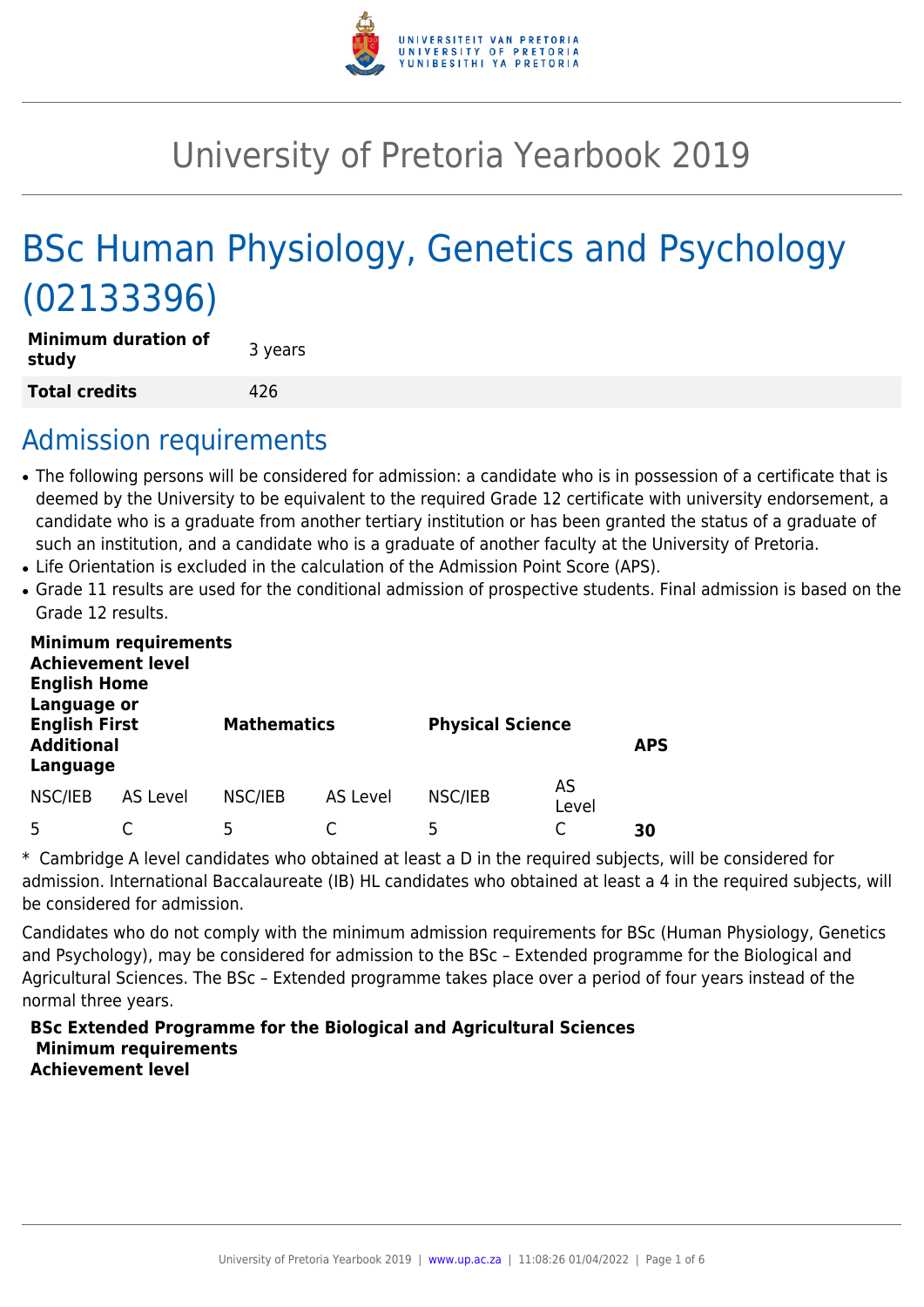

| <b>English Home</b><br>Language or<br><b>English First</b><br><b>Additional</b><br>Language |          | <b>Mathematics</b> |          | <b>Physical Science</b> |             | <b>APS</b> |
|---------------------------------------------------------------------------------------------|----------|--------------------|----------|-------------------------|-------------|------------|
| NSC/IEB                                                                                     | AS Level | NSC/IEB            | AS Level | NSC/IEB                 | AS<br>Level |            |
| 4                                                                                           |          | 4                  | D        | 4                       | D           | 24         |

Other programme-specific information

A student must pass all the minimum prescribed and elective module credits as set out at the end of each year within a programme as well as the total required credits to comply with the particular degree programme. Please refer to the curricula of the respective programmes. At least 144 credits must be obtained at 300-/400-level, or otherwise as indicated by curriculum. The minimum module credits needed to comply with degree requirements is set out at the end of each study programme. Subject to the programmes as indicated a maximum of 150 credits will be recognised at 100-level. A student may, in consultation with the relevant head of department and subject to the permission by the Dean, select or replace prescribed module credits not indicated in BSc threeyear study programmes to the equivalent of a maximum of 36 module credits.

It is important that the total number of prescribed module credits is completed during the course of the study programme. The Dean may, on the recommendation of the relevant head of department, approve deviations in this regard. Subject to the programmes as indicated in the respective curricula, a student may not register for more than 75 module credits per semester at first-year level subject to permission by the Dean. A student may be permitted to register for up to 80 module credits in a the first semester during the first year provided that he or she obtained a final mark of no less than 70% for grade 12 Mathematics and achieved an APS of 34 or more in the NSC.

Students who are already in possession of a bachelor's degree, will not receive credit for modules of which the content overlap with modules from the degree that was already conferred. Credits will not be considered for more than half the credits passed previously for an uncompleted degree. No credits at the final-year or 300- and 400-level will be granted.

The Dean may, on the recommendation of the programme manager, approve deviations with regard to the composition of the study programme.

Please note: Where elective modules are not specified, these may be chosen from any modules appearing in the list of modules.

It remains the student's responsibility to acertain, prior to registration, whether they comply with the prerequisites of the modules they want to register for.

The prerequisites are listed in the Alphabetical list of modules.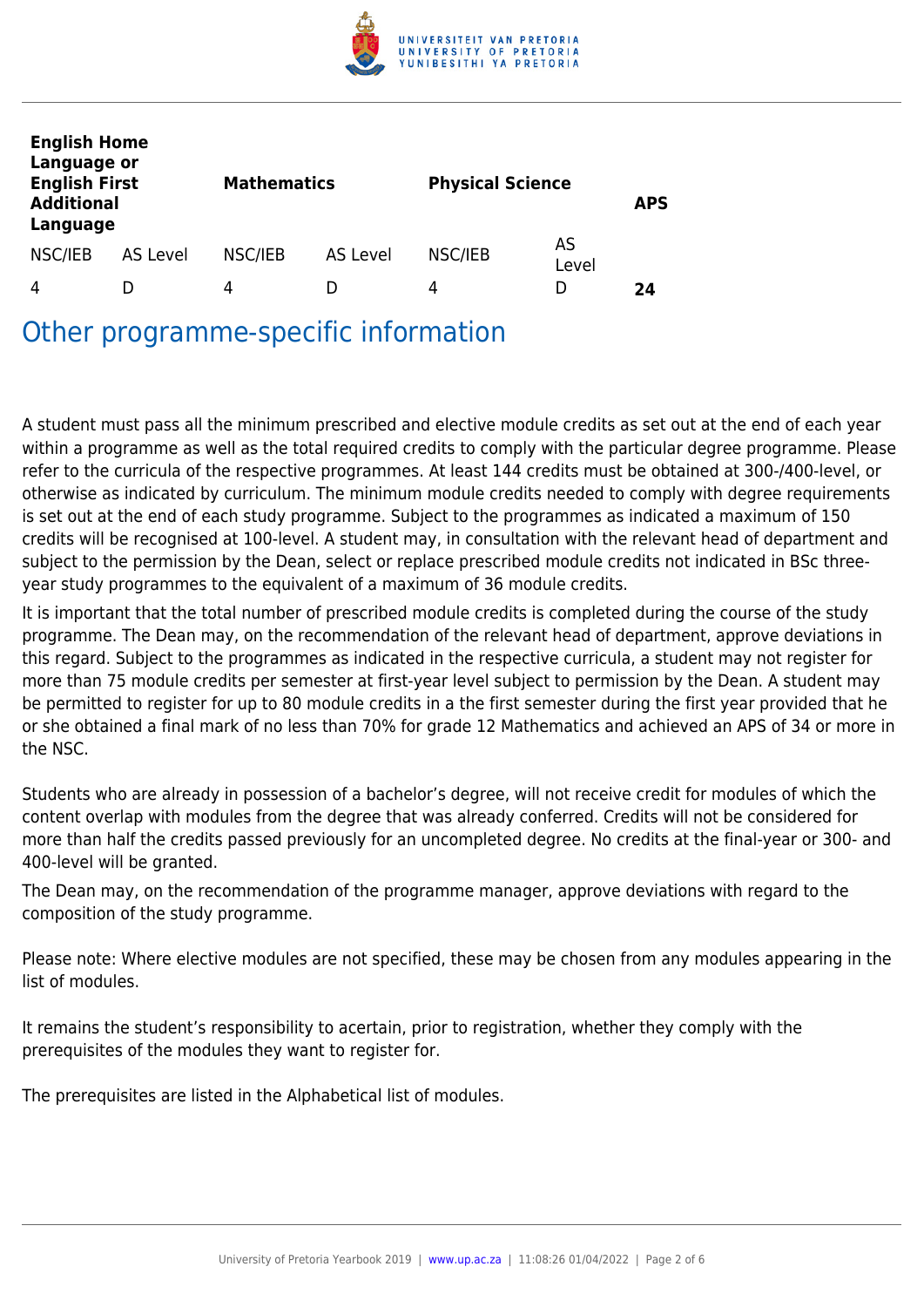

# Promotion to next study year

A student will be promoted to the following year of study if he or she passed 100 credits of the prescribed credits for a year of study, unless the Dean on the recommendation of the relevant head of department decides otherwise. A student who does not comply with the requirements for promotion to the following year of study, retains the credit for the modules already passed and may be admitted by the Dean, on recommendation of the relevant head of department, to modules of the following year of study to a maximum of 48 credits, provided that it will fit in with both the lecture and examination timetable.

#### **General promotion requirements in the faculty**

All students whose academic progress is not acceptable can be suspended from further studies.

- A student who is excluded from further studies in terms of the stipulations of the abovementioned regulations, will be notified in writing by the Dean or Admissions Committee at the end of the relevant semester.
- A student who has been excluded from further studies may apply in writing to the Admissions Committee of the Faculty of Natural and Agricultural Sciences for re-admission.
- Should the student be re-admitted by the Admissions Committee, strict conditions will be set which the student must comply with in order to proceed with his/her studies.
- Should the student not be re-admitted to further studies by the Admissions Committee, he/she will be informed in writing.
- Students who are not re-admitted by the Admissions Committee have the right to appeal to the Senior Appeals Committee.
- Any decision taken by the Senior Appeals Committee is final.

## Pass with distinction

A student obtains his or her degree with distinction if all prescribed modules at 300-level (or higher) are passed in one academic year with a weighted average of at least 75%, and obtain at least a subminimum of 65% in each of the relevant modules.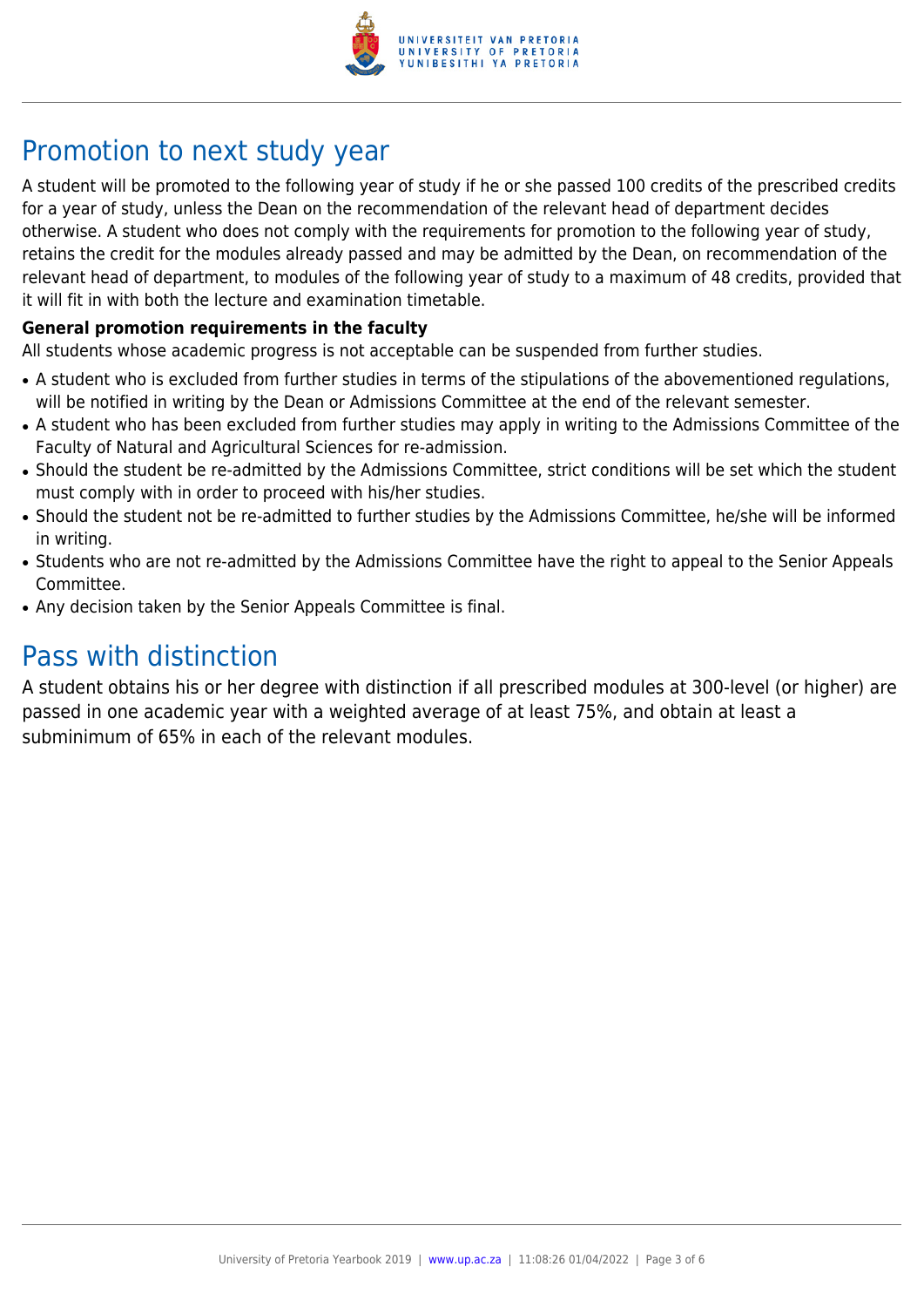

# Curriculum: Year 1

### **Minimum credits: 140**

### **Minimum credits: 140**

Fundamental  $= 12$  $Core = 128$ 

### **Additional information:**

Students who do not qualify for AIM 102 must register for AIM 111 and AIM 121.

Students intend applying for **MBChB**, or **BChD** selection, have to enrol for FIL 155(6), MGW 112(6) and MTL 180(12) with the understanding that:

- they defer doing WTW 134 in the first semester, however, should they not be selected and want to continue with a BSc programme, WTW 165 must be taken in the **second** semester of the first year.
- Students intending to apply for the **BVSc** selection have to enrol for MTL 180(12)

**Please note:** ANA modules can **only** be taken by BSc (Medical Science) students.

### **Fundamental modules**

[Academic information management 102](https://www.up.ac.za/yearbooks/2019/modules/view/AIM 102) (AIM 102) - Credits: 6.00 [Academic information management 111](https://www.up.ac.za/yearbooks/2019/modules/view/AIM 111) (AIM 111) - Credits: 4.00 [Academic information management 121](https://www.up.ac.za/yearbooks/2019/modules/view/AIM 121) (AIM 121) - Credits: 4.00 [Language and study skills 110](https://www.up.ac.za/yearbooks/2019/modules/view/LST 110) (LST 110) - Credits: 6.00 [Academic orientation 102](https://www.up.ac.za/yearbooks/2019/modules/view/UPO 102) (UPO 102) - Credits: 0.00

## **Core modules**

[Biometry 120](https://www.up.ac.za/yearbooks/2019/modules/view/BME 120) (BME 120) - Credits: 16.00 [General chemistry 117](https://www.up.ac.za/yearbooks/2019/modules/view/CMY 117) (CMY 117) - Credits: 16.00 [General chemistry 127](https://www.up.ac.za/yearbooks/2019/modules/view/CMY 127) (CMY 127) - Credits: 16.00 [Introductory genetics 161](https://www.up.ac.za/yearbooks/2019/modules/view/GTS 161) (GTS 161) - Credits: 8.00 [Molecular and cell biology 111](https://www.up.ac.za/yearbooks/2019/modules/view/MLB 111) (MLB 111) - Credits: 16.00 [Physics for biology students 131](https://www.up.ac.za/yearbooks/2019/modules/view/PHY 131) (PHY 131) - Credits: 16.00 [Psychology 110](https://www.up.ac.za/yearbooks/2019/modules/view/SLK 110) (SLK 110) - Credits: 12.00 [Psychology 120](https://www.up.ac.za/yearbooks/2019/modules/view/SLK 120) (SLK 120) - Credits: 12.00 [Mathematics 134](https://www.up.ac.za/yearbooks/2019/modules/view/WTW 134) (WTW 134) - Credits: 16.00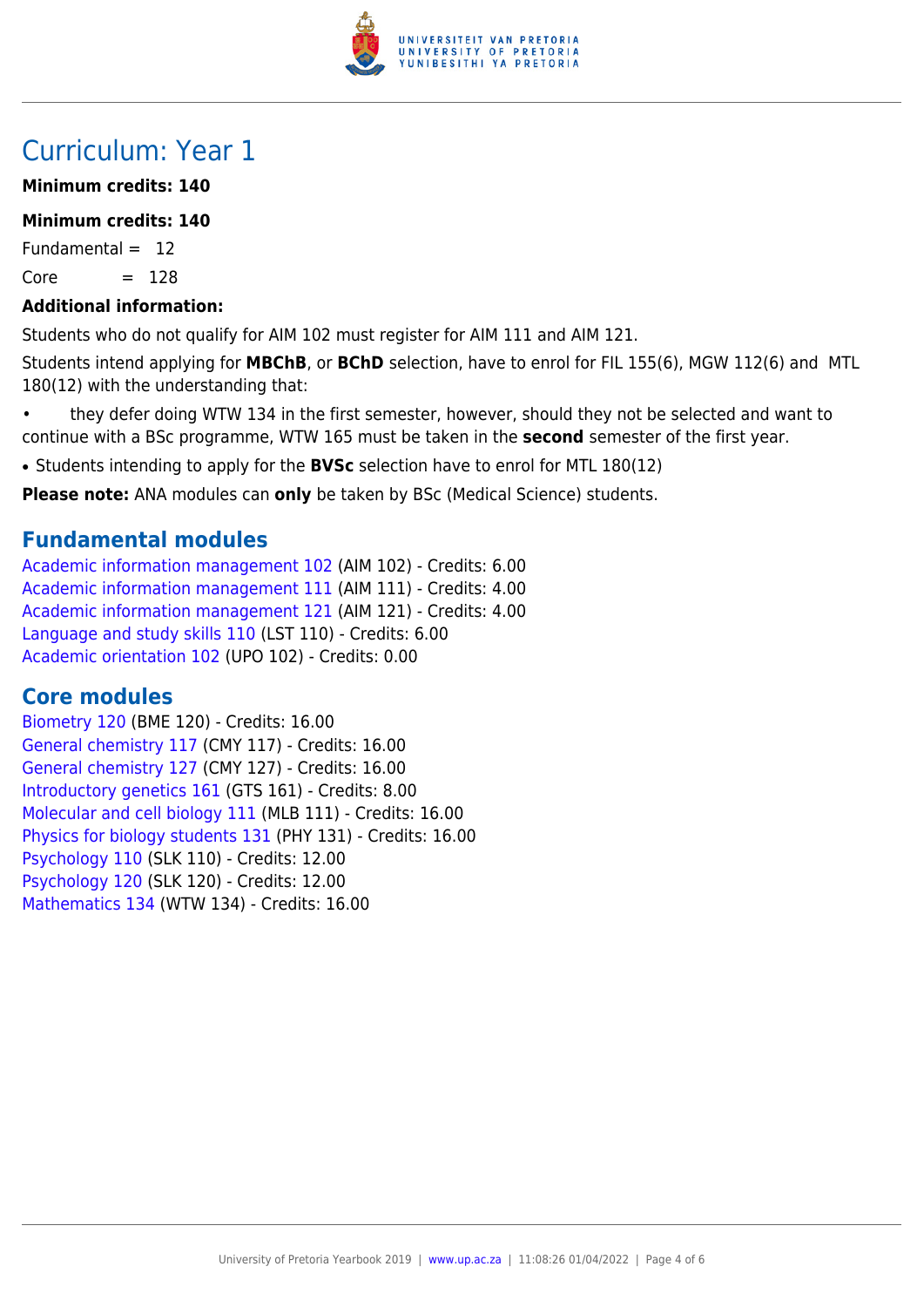

# Curriculum: Year 2

**Minimum credits: 148**

**Minimum credits**: 148

 $Core = 148$ 

## **Core modules**

[Introduction to proteins and enzymes 251](https://www.up.ac.za/yearbooks/2019/modules/view/BCM 251) (BCM 251) - Credits: 12.00 [Carbohydrate metabolism 252](https://www.up.ac.za/yearbooks/2019/modules/view/BCM 252) (BCM 252) - Credits: 12.00 [Lipid and nitrogen metabolism 261](https://www.up.ac.za/yearbooks/2019/modules/view/BCM 261) (BCM 261) - Credits: 12.00 [Introductory and neurophysiology 211](https://www.up.ac.za/yearbooks/2019/modules/view/FLG 211) (FLG 211) - Credits: 12.00 [Circulatory physiology 212](https://www.up.ac.za/yearbooks/2019/modules/view/FLG 212) (FLG 212) - Credits: 12.00 [Lung and renal physiology, acid-base balance and temperature 221](https://www.up.ac.za/yearbooks/2019/modules/view/FLG 221) (FLG 221) - Credits: 12.00 [Digestion, endocrinology and reproductive systems 222](https://www.up.ac.za/yearbooks/2019/modules/view/FLG 222) (FLG 222) - Credits: 12.00 [Molecular genetics 251](https://www.up.ac.za/yearbooks/2019/modules/view/GTS 251) (GTS 251) - Credits: 12.00 [Genetic diversity and evolution 261](https://www.up.ac.za/yearbooks/2019/modules/view/GTS 261) (GTS 261) - Credits: 12.00 [Psychology 210](https://www.up.ac.za/yearbooks/2019/modules/view/SLK 210) (SLK 210) - Credits: 20.00 [Psychology 220](https://www.up.ac.za/yearbooks/2019/modules/view/SLK 220) (SLK 220) - Credits: 20.00